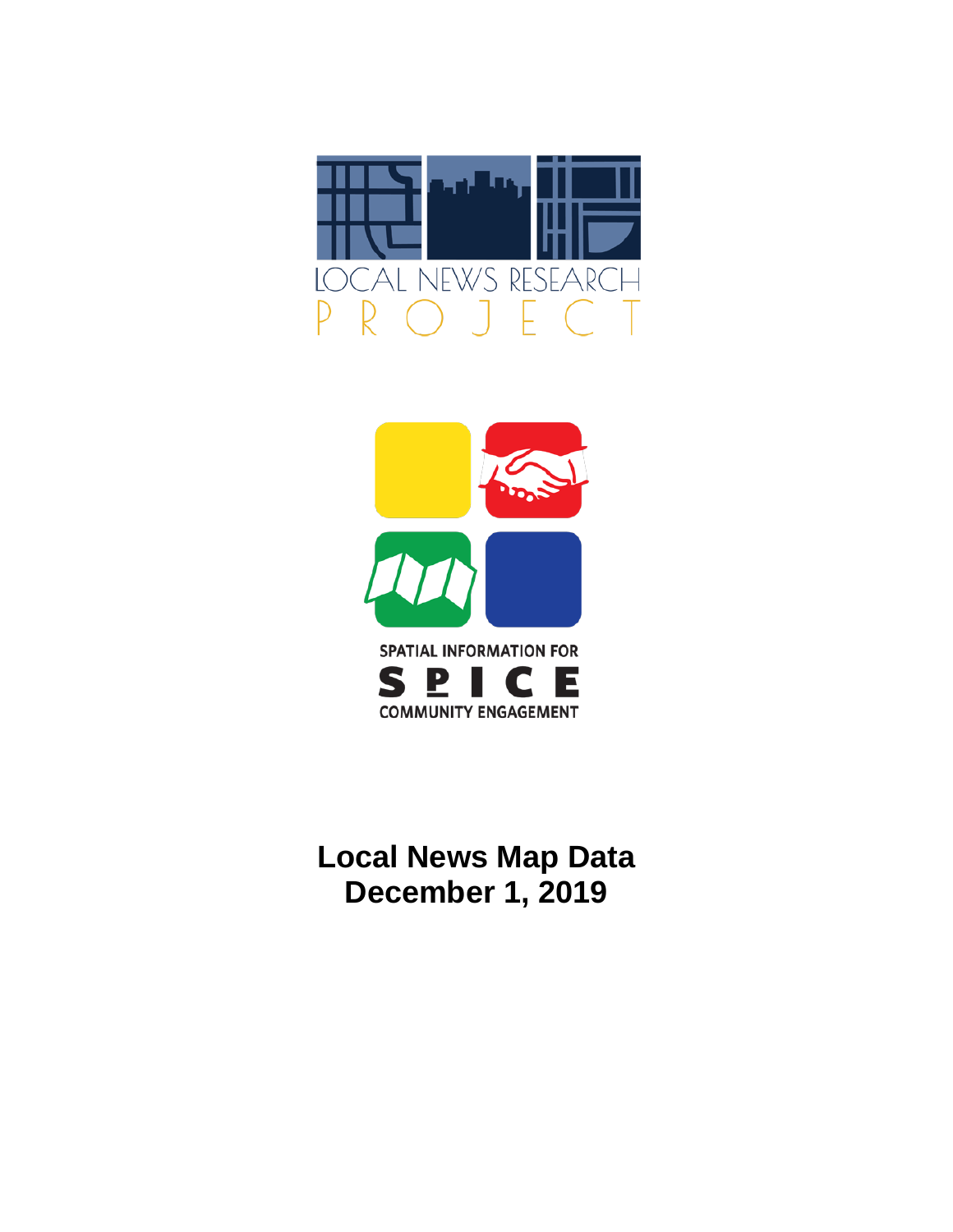### ABOUT THIS PROJECT

The Local News Map is a crowd-sourced resource that tracks what is happening to local newspapers, broadcast outlets and online news sites in communities across Canada. It displays data going back to 2008, which marked the beginning of a deep recession and a turning point for many previously profitable local news organizations. This report, which is produced every two months and archived [here,](http://localnewsresearchproject.ca/category/local-news-map-data) summarizes the latest data available on the map.

For the purposes of this project, a local news outlet is defined as a news organization that maintains independence from those it covers, demonstrates a commitment to accuracy/transparency, and is devoted primarily to reporting and publishing timely, originallyproduced news about local people, places, issues and events in a defined geographic area.

This project is the result of a collaboration between Professor [April Lindgren,](http://rsj.journalism.ryerson.ca/team/april-lindgren/) lead investigator for the [Local News Research Project](http://localnewsresearchproject.ca/) at Ryerson University's School of Journalism and Associate Professor [Jon Corbett,](http://joncorbett.com/JonCorbett/Home.html) who leads the University of British Columbia's SpICE [Lab](http://spice.geolive.ca/) (Spatial Information for Community Mapping). It was created with financial support from [Canadian Geospatial and Open Data Research Partnership;](http://geothink.ca/) Canadian Media Guild/CWA Canada; Canadian Journalists for Free Expression; a Mitacs Accelerate grant; Unifor; and Ryerson University.

Credits/citations: The Local News Map is a joint project of the Local News Research Project at Ryerson University's School of Journalism and the University of British Columbia's SpICE Lab (Spatial Information for Community Mapping).

Lindgren, April and Corbett, Jon. *Local News Map Data.*  <http://localnewsresearchproject.ca/category/local-news-map-data>

Visit the map:<https://localnewsmap.geolive.ca/>

Contact us: [localnewspoverty@gmail.com](mailto:localnewspoverty@gmail.com)

## **Contents**

| Breakdown of data by type of local media (2008 to December 1, 2019) 4 |  |
|-----------------------------------------------------------------------|--|
|                                                                       |  |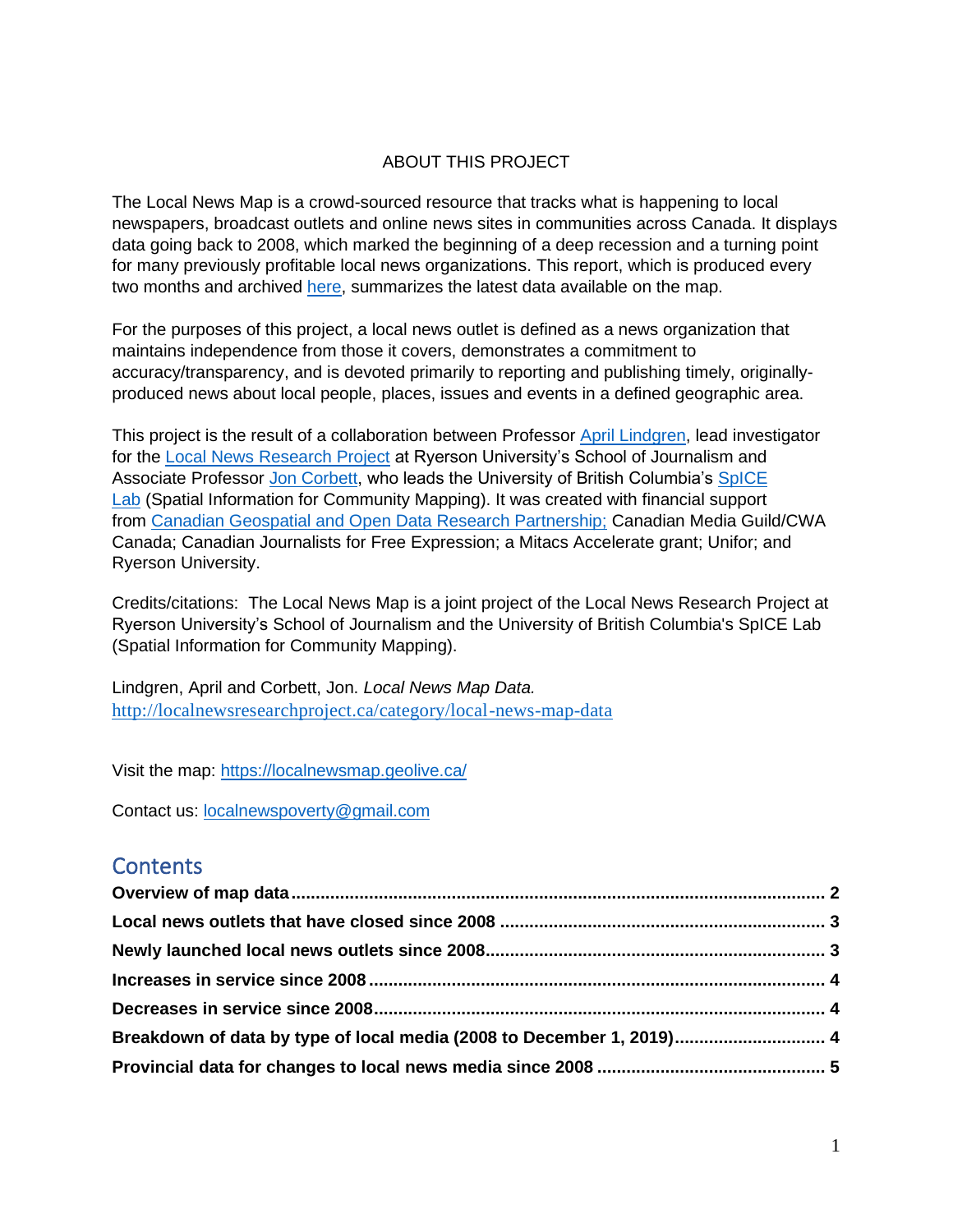## <span id="page-2-0"></span>Overview of map data

The map displayed a total of 537 markers representing changes to local news outlets of all types between 2008 and December 1, 2019.

| Breakdown of all markers by   |     |  |
|-------------------------------|-----|--|
| type of change that occurred: |     |  |
| closed                        | 239 |  |
| closed due to                 | 46  |  |
| merger                        |     |  |
| daily (free) becomes          | 1   |  |
| a community paper             |     |  |
| daily becomes a               | 11  |  |
| community paper               |     |  |
| decrease in service           | 76  |  |
| increase in service           | 24  |  |
| new                           | 102 |  |
| new outlet produced           | 17  |  |
| by merger                     |     |  |
| shifted to online             | 21  |  |



| Breakdown of all markers |     |
|--------------------------|-----|
| by type of media:        |     |
| community paper          | 289 |

| daily paper - free | 27 |
|--------------------|----|
| daily paper - paid | 49 |
| online             | 80 |
| radio - private    | 20 |
| radio - public     | 11 |
| TV - private       | 33 |
| TV - public        | 28 |

Breakdown of all markers by ownership:

| uwuuuun,                |     |
|-------------------------|-----|
| Independent owners      | 116 |
| Postmedia               | 53  |
| <b>Black Press</b>      | 37  |
| Transcontinental        | 36  |
| Metroland               | 34  |
| Sun Media               | 29  |
| CBC/Radio-Canada        | 28  |
| <b>Glacier Media</b>    | 21  |
| Torstar                 | 16  |
| Quebecor                | 15  |
| <b>Bell Media</b>       | 13  |
| Rogers Media            | 13  |
| <b>Saltwire Network</b> | 11  |
| Other                   | 115 |

Note: only owners with more than 10 markers are listed in the table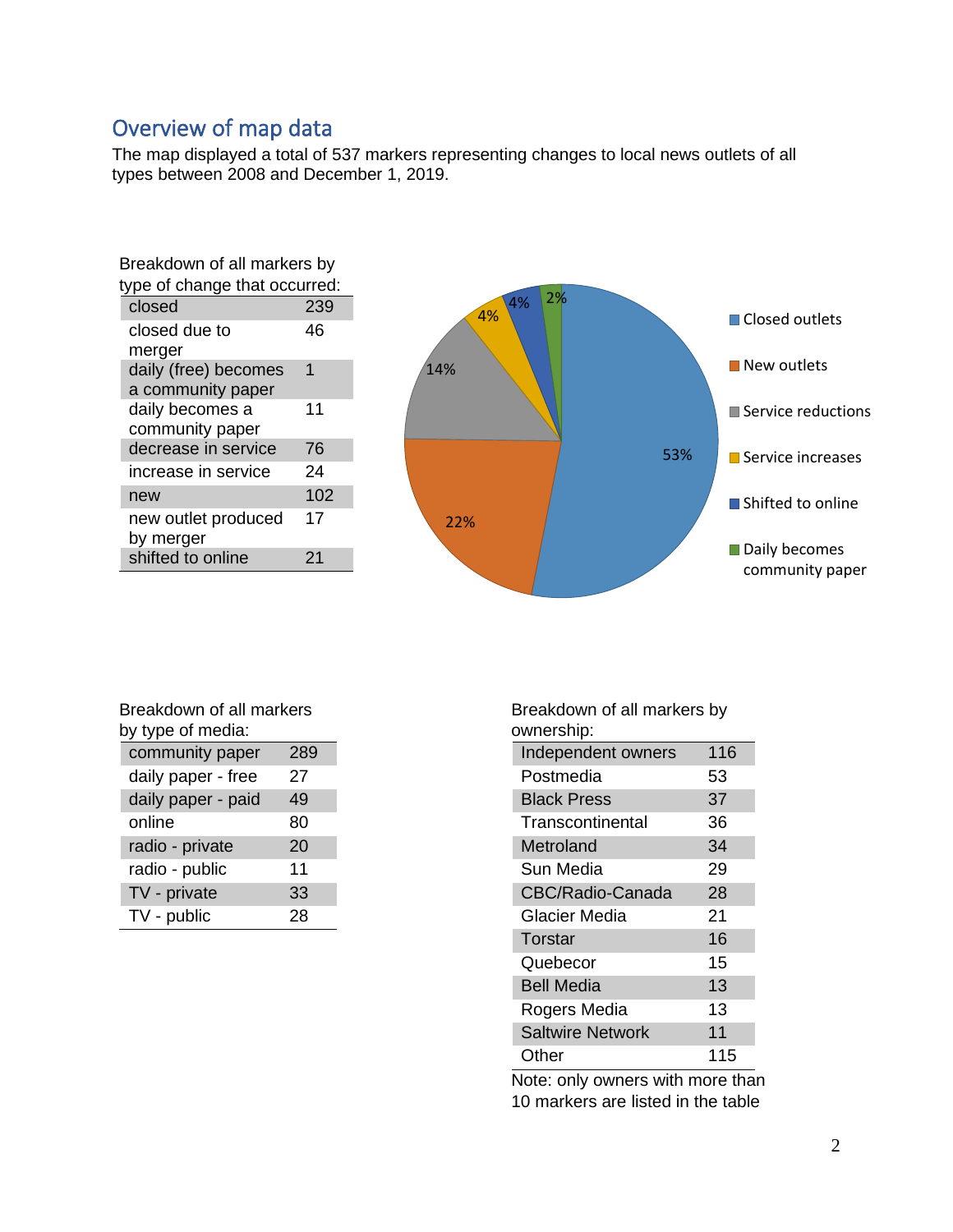## <span id="page-3-0"></span>Local news outlets that have closed since 2008

Total number of closings: 285 (239 direct closings + 46 closings due to mergers) Number of communities where a local news outlet has closed: 201

| Breakdown of closings by<br>type of media: |     |
|--------------------------------------------|-----|
| community paper                            | 204 |
| daily paper - free                         | 23  |
| daily paper - paid                         | 13  |
| online                                     | 15  |
| radio - private                            | 13  |
| radio - public                             | 6   |
| $TV$ – private                             | 11  |
| $TV$ – public                              | 0   |

| Breakdown of closings by ownership: |    |  |
|-------------------------------------|----|--|
| Independent                         | 42 |  |
| Postmedia                           | 32 |  |
| Transcontinental                    | 32 |  |
| <b>Black Press</b>                  | 28 |  |
| Sun Media                           | 25 |  |
| Metroland                           | 19 |  |
| <b>Glacier Media</b>                | 16 |  |
| Torstar                             | 15 |  |
| Other                               | 76 |  |

Note: only owners with more than 10 markers are named in the table

## <span id="page-3-1"></span>Newly launched local news outlets since 2008

Total number of markers representing new outlets: 119 (102 new outlets + 17 new outlets produced by mergers)

Number of communities where a new local news outlet has been launched: 86

| Breakdown of new outlets<br>by media type: |    |
|--------------------------------------------|----|
| community paper                            | 43 |
| daily paper - free                         | 1  |
| online                                     | 58 |
| radio – private                            | 6  |
| radio - public                             | 3  |
| $TV$ – private                             | 3  |
| $TV$ – public                              | 5  |

| Breakdown of new outlets by<br>ownership: |                          |
|-------------------------------------------|--------------------------|
| Independent                               | 58                       |
| Village Media                             | 8                        |
| Metroland                                 | $\overline{7}$           |
| Rogers Media                              | 6                        |
| <b>Black Press</b>                        | $\overline{\mathcal{A}}$ |
| <b>TVO</b>                                | 4                        |
| <b>Your Community</b>                     | $\overline{4}$           |
| Voice                                     |                          |
| CBC/Radio-Canada                          | 4                        |
| <b>Glacier Media</b>                      | 3                        |
| <b>Saltwire Network</b>                   | $\overline{2}$           |
| The Jim Pattison                          | $\overline{2}$           |
| <b>Broadcast Group</b>                    |                          |
| Transcontinental                          | 2                        |
| <b>First Peoples Radio</b>                | $\overline{2}$           |
| Other                                     | 13                       |
| .                                         |                          |

Note: only owners with more than 1 marker are named in the table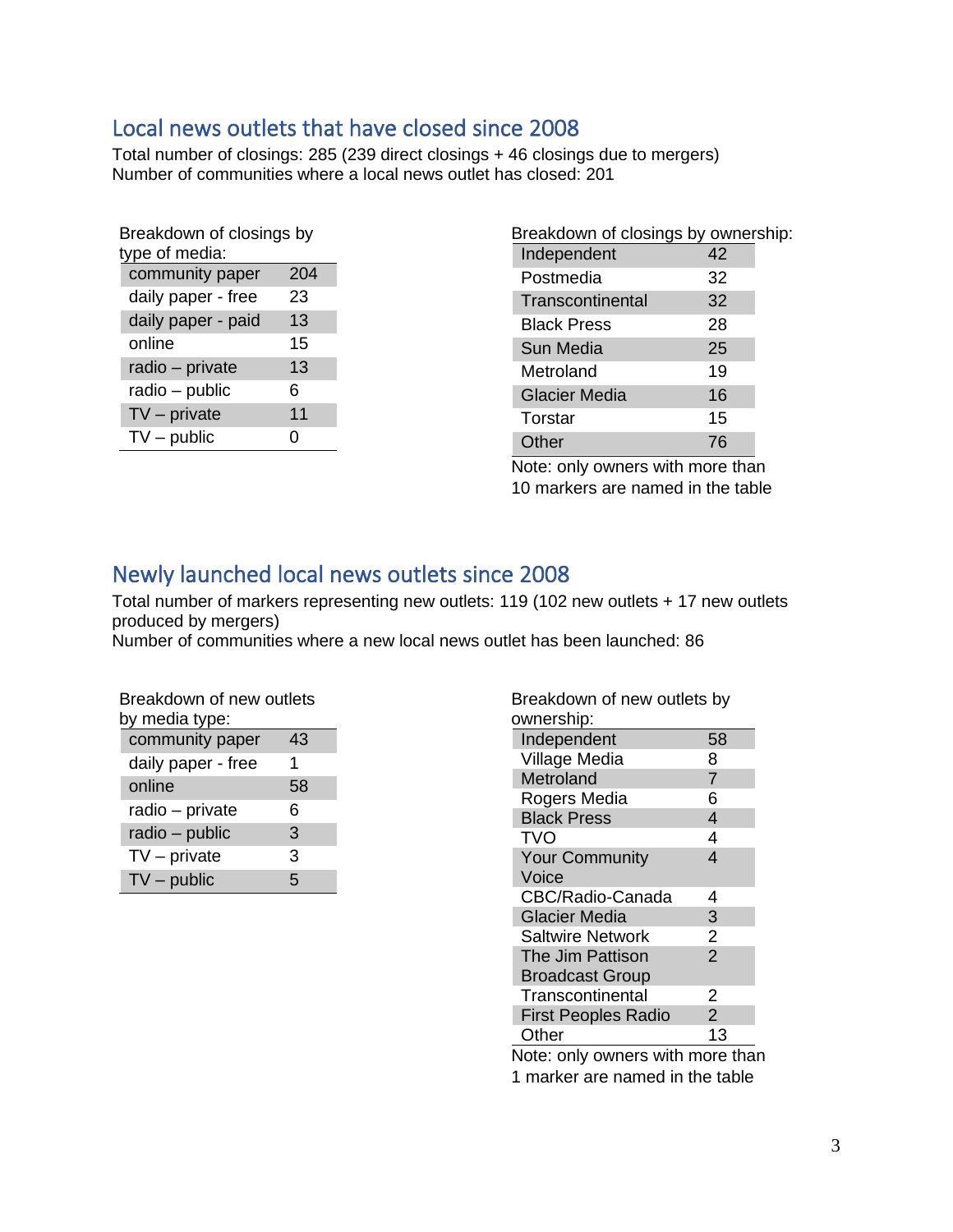## <span id="page-4-0"></span>Increases in service since 2008

Total number of service increases: 24 Number of affected communities: 21

| Breakdown of service increases by |  |
|-----------------------------------|--|
| type of media:                    |  |

| community paper    |               |  |
|--------------------|---------------|--|
| daily paper - free | 0             |  |
| daily paper - paid | $\mathcal{P}$ |  |
| online             | 7             |  |
| radio - private    | 0             |  |
| radio - public     | 1             |  |
| TV - private       | 9             |  |
| TV - public        | 1             |  |

Note: Examples of service increases include longer local news casts, the launch of a new local news program, increased frequency of publication for newspapers

## <span id="page-4-1"></span>Decreases in service since 2008

Total number of service reductions: 76 Number of affected communities: 49

| Breakdown of service reductions |    |
|---------------------------------|----|
| by type of media:               |    |
| community paper                 | 20 |
| daily paper - free              | 1  |
| daily paper - paid              | 21 |
| online                          | 0  |
| radio - private                 | 1  |
| radio - public                  | 1  |
| TV - private                    | 10 |
| TV - public                     | 22 |

Note: Examples of service decreases include shorter newscasts or fewer print editions per week for newspapers

### <span id="page-4-2"></span>Breakdown of data by type of local media (2008 to December 1, 2019) **NEWSPAPERS**

• Total number of markers representing changes at newspapers: 365

*Closings*

- Total number of newspapers that have closed: 240 (194 direct closings + 46 closings due to mergers)
- Number of communities where newspapers have closed: 186

#### *Launches*

- Total number of markers representing newly launched newspapers: 44 (27 new outlets + 17 new outlets produced by mergers)
- Number of communities where new newspapers have launched: 39

*Community newspaper markers on the map (published fewer than five times per week)* 

- Total number of community newspaper markers: 289
- Total number of community newspapers that have closed: 204 (161 direct closings + 43 closings due to mergers)
- Number of communities affected by the closing of a community paper: 165
- Total number of new community newspapers: 43 (26 new outlets + 17 new outlets produced by mergers)
- Number of communities where a new community paper has launched: 38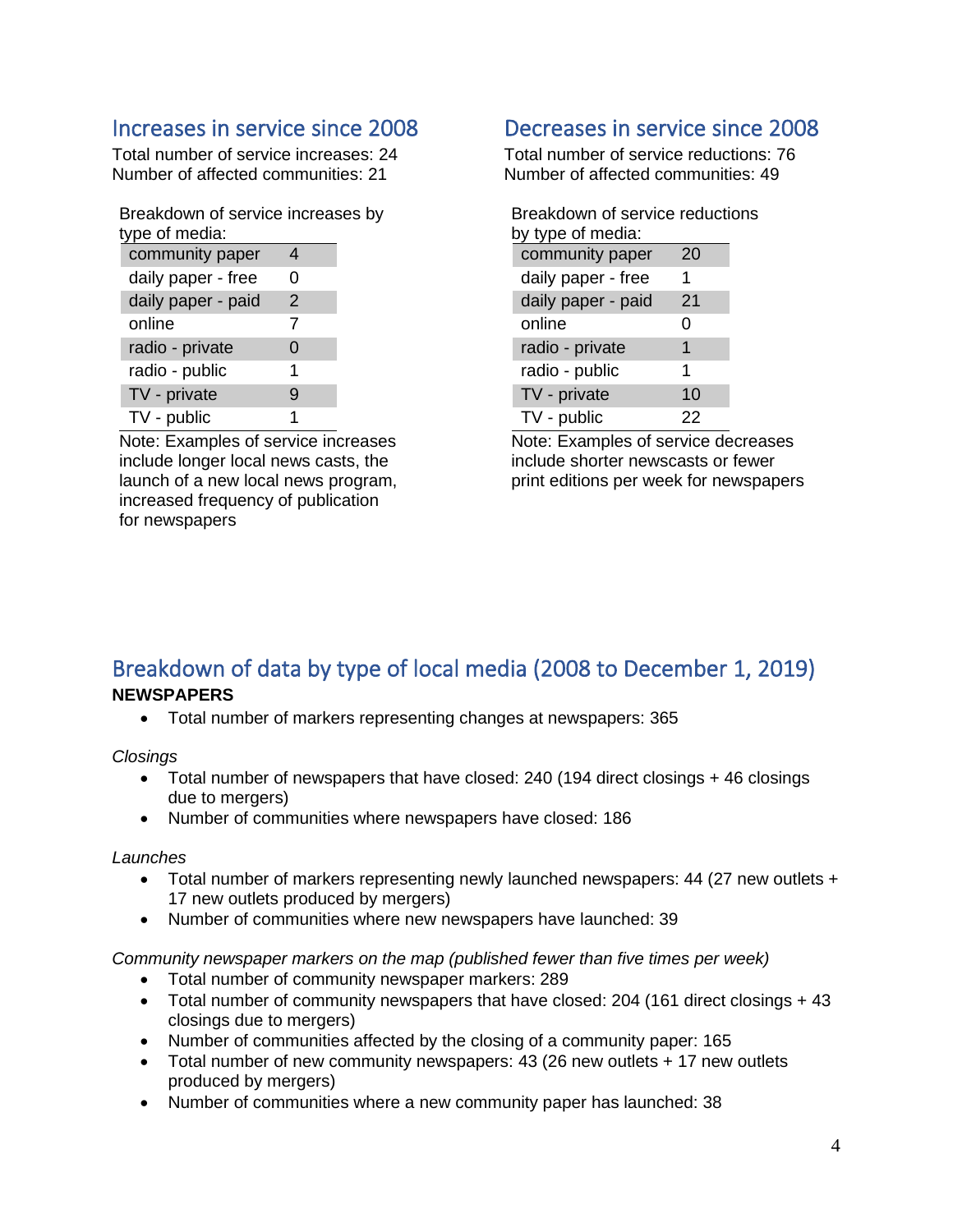#### **DIGITAL NEWS SITES**

- Total number of markers representing changes at online news sites: 80
- Total number of newly launched online news sites: 58
- Total number of closed online news sites: 15
- Total number of online news sites service increases: 7

#### **RADIO**

- Total number of markers representing changes at radio stations: 31
- Total number of new radio stations: 9
- Total number of closed radio programs: 19
- Total number of radio station service reductions: 2
- Total number of radio station service increases: 1

#### **TELEVISION**

- Total number of markers representing changes to television stations: 61
- Total number of new TV stations: 8
- Total number of closed TV stations: 11
- Total number of TV station service reductions: 32
- Total number of TV station service increases: 10

## <span id="page-5-0"></span>Provincial data for changes to local news media since 2008

| <b>Province</b>              | <b>Number of</b><br>closings/<br>closings<br>due to<br>mergers | Number of<br>new/new<br>outlets due<br>to merger | <b>Number of</b><br>service<br>reductions | <b>Number of</b><br>service<br><i>increases</i> | Total # of<br>markers |
|------------------------------|----------------------------------------------------------------|--------------------------------------------------|-------------------------------------------|-------------------------------------------------|-----------------------|
| Alberta                      | 34                                                             | 13                                               | 12                                        |                                                 | 60                    |
| <b>British Columbia</b>      | 59                                                             | 24                                               | 12                                        | $\overline{2}$                                  | 97                    |
| Manitoba                     | 6                                                              | 2                                                | 4                                         |                                                 | 13                    |
| <b>New Brunswick</b>         | 1                                                              | 4                                                |                                           |                                                 | $\overline{7}$        |
| Newfoundland and<br>Labrador | 6                                                              |                                                  | 4                                         | 0                                               | 11                    |
| <b>Northwest Territories</b> | 1                                                              | 1                                                |                                           | 1                                               | $\overline{4}$        |
| Nova Scotia                  | 14                                                             | 8                                                | 5                                         | 3                                               | 30                    |
| Nunavut                      | $\Omega$                                                       | 0                                                | $\Omega$                                  | $\overline{0}$                                  | $\overline{0}$        |
| Ontario                      | 108                                                            | 56                                               | 45                                        | 9                                               | 218                   |
| <b>Prince Edward Island</b>  | $\Omega$                                                       | 0                                                |                                           | $\overline{0}$                                  | 1                     |
| Quebec                       | 44                                                             |                                                  | 21                                        | $\overline{2}$                                  | 74                    |
| Saskatchewan                 | 12                                                             | 3                                                | 2                                         | $\overline{4}$                                  | 21                    |
| Yukon                        | 0                                                              | 0                                                |                                           | 0                                               |                       |
| Canada (total)               | 285                                                            | 119                                              | 109                                       | 24                                              | 537                   |

Breakdown of changes to local news outlets by province